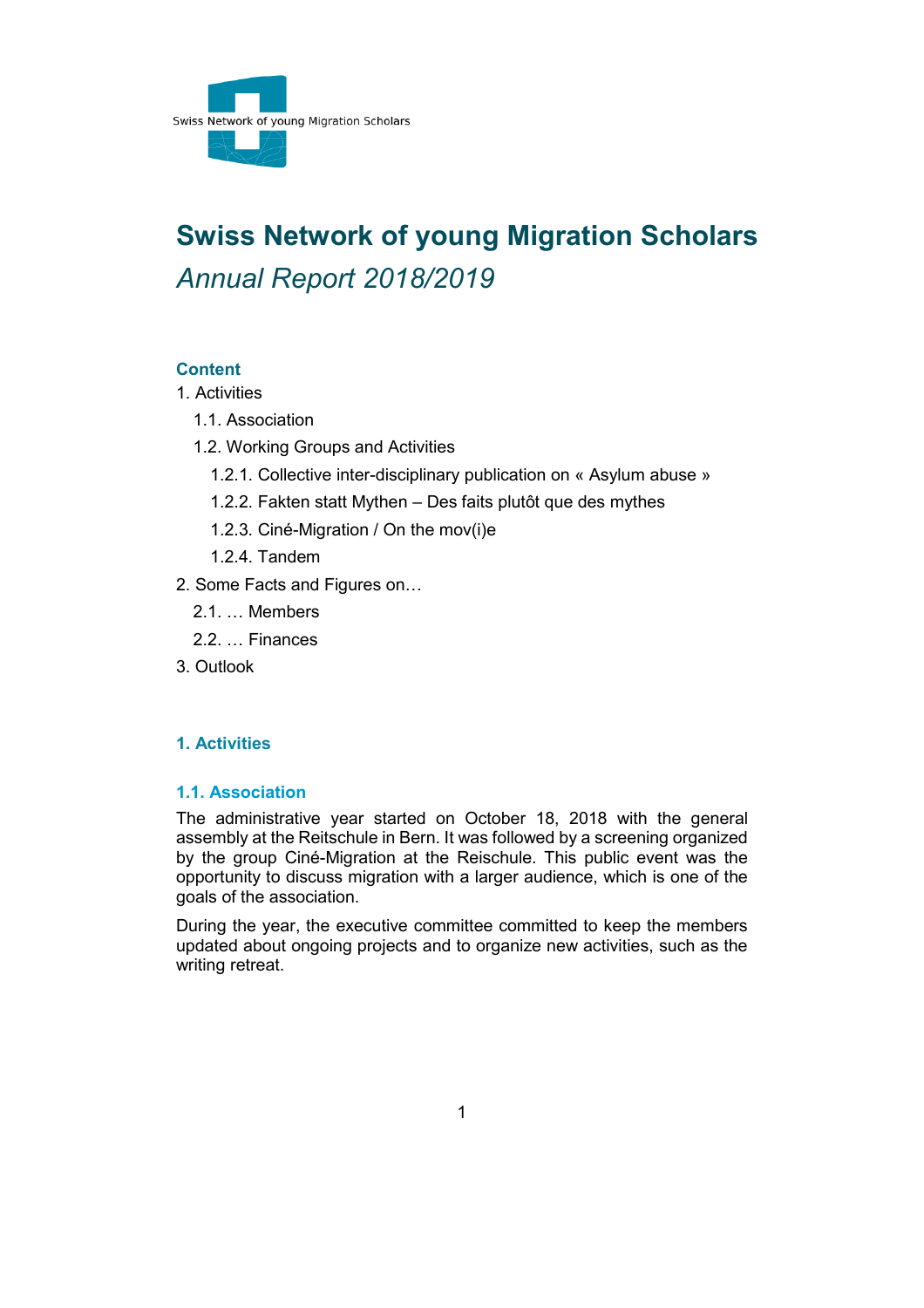

# <span id="page-1-0"></span>**1.2. Working Groups and Activities**

### <span id="page-1-1"></span>**1.2.1. Collective inter-disciplinary publication on « Asylum abuse »**

The manuscript of the collective publication has been finalized this year, as well as peer-reviewed. The feedbacks are very positive and only minor modifications have been requested.

Additionally, we managed to secure funding from the *Haute école de travail sociale de Lausanne* (HETSL) for the translation of the introduction and conclusion from French to German. This will enhance the coherence of the book, as contributions are written both in French and in German.

We are now waiting for the contributors to finish their modifications before we can send the final manuscript to *Seismo Verlag* for publication.

#### <span id="page-1-2"></span>**1.2.2. Fakten statt Mythen – Des faits plutôt que des mythes**

The blog "Fakten statt Mythen / Des faits plutôt que des mythes" was launched in 2015 as a cooperation between the SNyMS and the Swiss Refugee Council (SFH/OSAR) and finalized in 2019. The aim was to juxtapose the assertions and myths about asylum and migration policy issues with actual facts and scientific insights and thus contribute to objectifying the public debate.

From 25 November 2015 to 28 February 2019, the cooperation partners published a total of 142 "Facts instead of Myths" articles on the SFH Website, Facebook and Twitter. The blogposts reached an audience of experts from policy, academia and journalism. The more topical and controversial the posts were, the more reactions they generated. The articles on the credibility of asylum seekers ("Viele Asylsuchende lügen!" – Wirklich?) and on spending on asylum («Die liegen uns nur auf der Tasche»), but also on imprisoned minors, on climate refugees or on what's really behind the asylum statistics, were very well received by the public and were widely shared in the social media.

#### <span id="page-1-3"></span>**1.2.3. Ciné-Migration / On the mov(i)e**

In 2019 the CineMigration Group screened , Deportation Class' at the Cinema Able in Lausanne. Annika Lindberg was invited as guest speaker regarding her work on detention, while Lisa Marie Borrelli commented on the general situation of deportation practices within Europe.

A second screening is planned for the end of the year, most likely taking place at the Reitschul Cinema, after the last higher turnout. It is planned to screen three short movies, which evolve around migrant narratives regarding their mobility.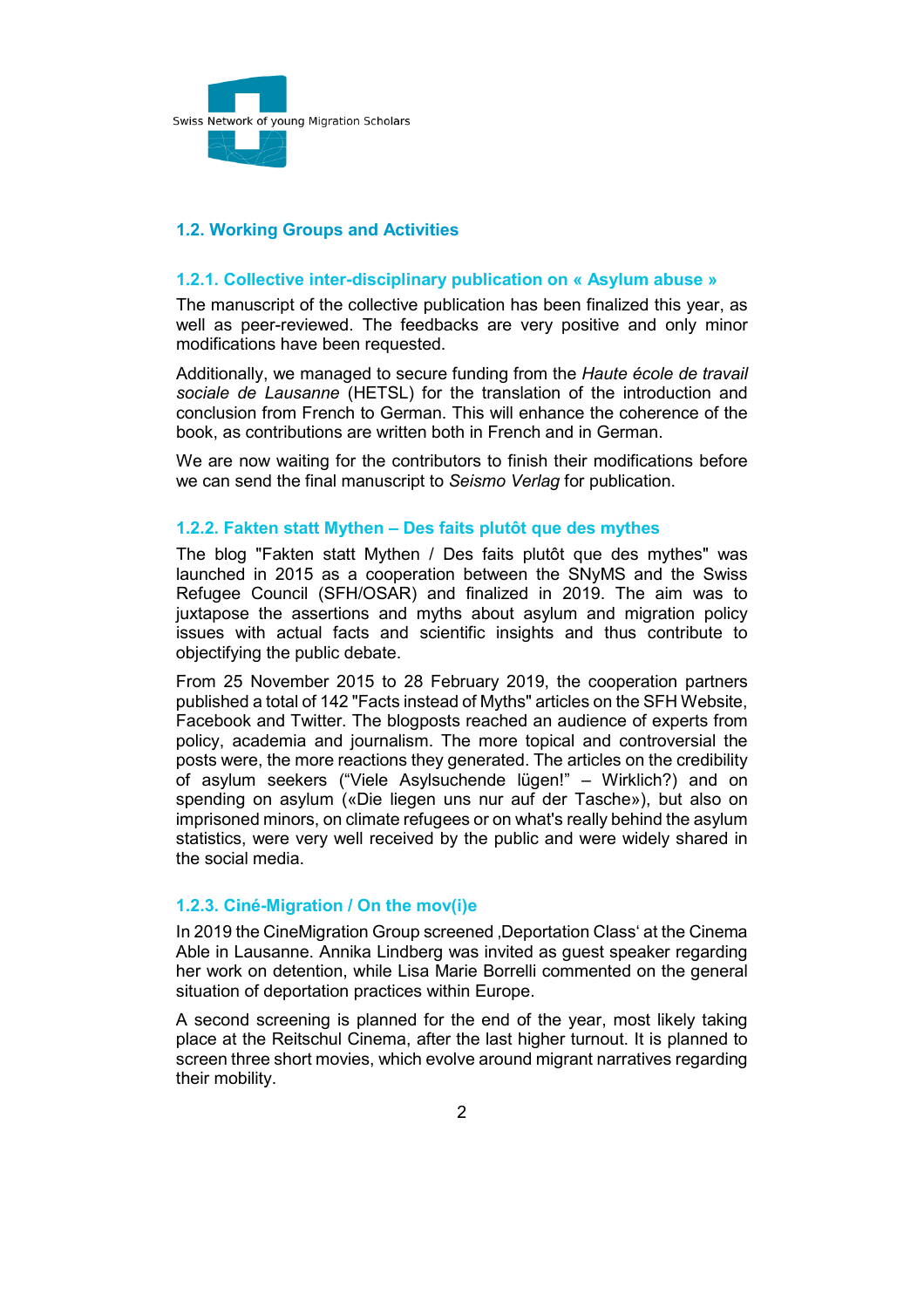

# <span id="page-2-0"></span>**1.2.4. Tandem**

The SNyMS Tandem, a peer-mentoring programme for SNyMS members that was launched in February 2018 has been continued. The idea is that SNyMS members organize themselves in pairs and regularly meet in order to exchange ideas, discuss progress and questions, to give each other feedback and support. While it is primarily addressing PhDs it is also open to members at a more advanced stage of their academic careers. As the SNyMS has members from different disciplines, working on different topics and in different places, the goal is to provide a good match for interested members as well as more opportunities to build professional ties and exchange across disciplines and universities.

Currently, there are two active Tandem teams. A new call will be published soon in order to include more SNyMS members in the programme.

# <span id="page-2-1"></span>**2. Some Facts and Figures on…**

#### <span id="page-2-2"></span>**2.1. … Members**

As of 31 July 2019 the association had 42 members. In the last year 2 members joined and 1 member left the association. Still the profiles of the members are very diverse: there are PhD students and post docs, there are members from different Universities, disciplines and regions.

A number of members continue to be organized in the working groups with members participating in the project "Abuse", ciné-Migration, in the blog project "Fakten statt Mythen" and in the new project "Tandem".

With the new newsletter "News from the board" the members are informed about the ongoing projects and activities of the association. In addition, the mailing-list, the website and the yammer group, the association can provide diverse possibilities to communicate.

# <span id="page-2-3"></span>**2.2. … Finances[1](#page-2-4)**

The financial status of the association is still very good. SNyMS is funded through the membership fees of 30 CHF per member per year and the NCCR on the move contribution. As the project cost and the administrative costs are very low, the assets grow. The SNyMS is looking for projects of our members to sponsor.

There are some uncertainties about the NCCR on the move contribution in the year 2019/2020, as the NCCR on the move starts the second phase.

<span id="page-2-4"></span><sup>&</sup>lt;sup>1</sup> Covering the period from  $1<sup>st</sup>$  July 2018 to  $30<sup>th</sup>$  June 2019.